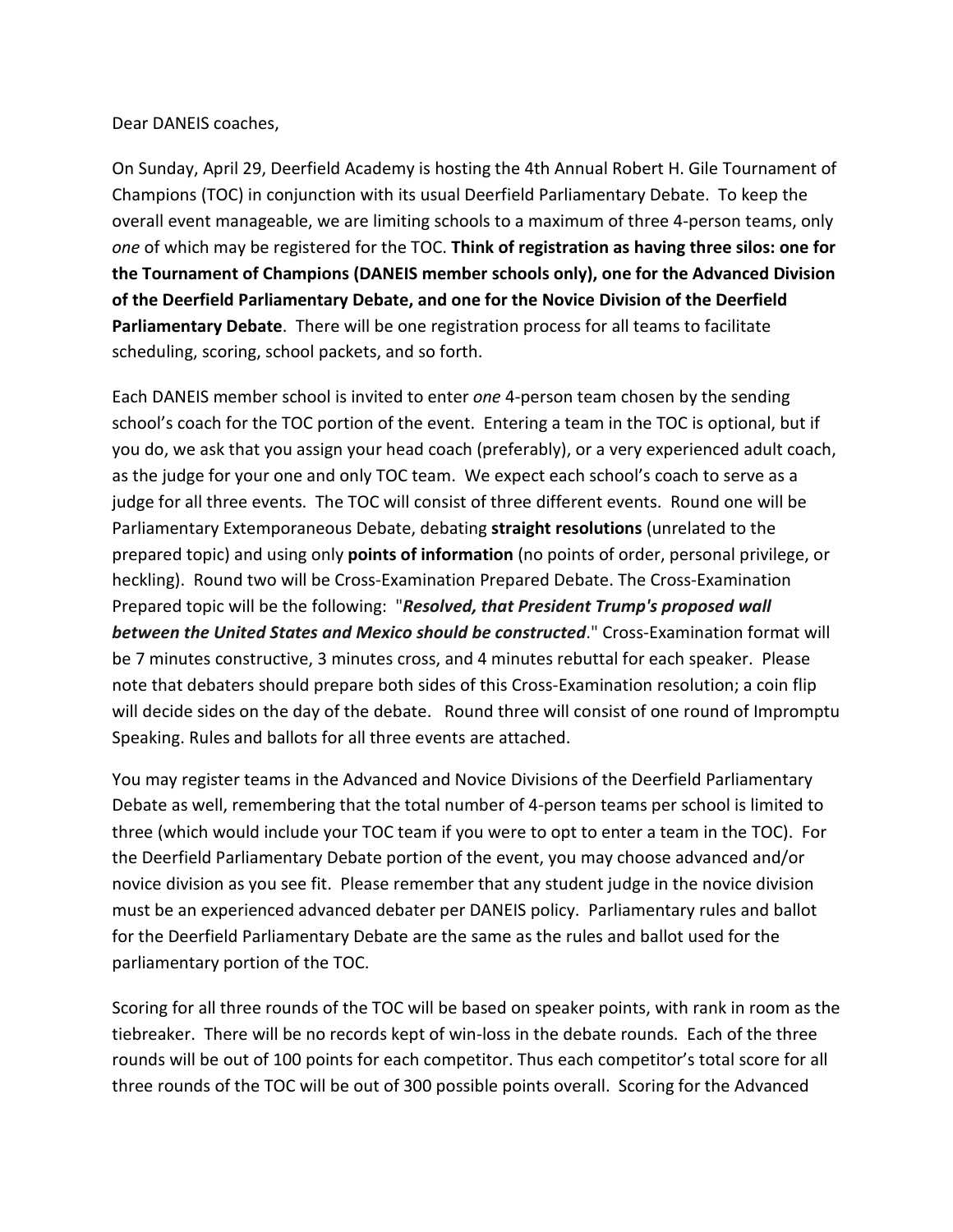and Novice Divisions of the usual Deerfield Parliamentary Debate will be like any other DANEIS parliamentary debate.

We ask that you register by our deadline of Friday, April 20, so that the scheduler has a full week to create the three different schedules that will be needed for this joint event. **Please be sure to indicate the silo in which each of your teams belongs when you register! You can email your registration to Shreyas Sinha at** [ssinha19@deerfield.edu.](mailto:ssinha19@deerfield.edu)

There will be a fee of \$70.00 per team (no additional fee for observers). Checks should be made payable to Deerfield Academy. **We also request that you text us at (617-803-6482 ) on the morning of the tournament, between the hours of 9:00am and 10:00am, to confirm your registration and inform us of any last minute changes.** This pre-registration is required and essential, and will allow us to begin on time. I**t is imperative that you arrive by the end of the registration period.** Finally, we ask that your debaters and judges be thoroughly familiar with all of the information contained in the attachments *prior to the tournament*, as we will have just a short time for the judges' and debaters' briefings on the day of the tournament.

We are grateful to Curt Robison of the Loomis-Chaffee School for being the scheduler and head tabulator for the day. Thank you all for your kind attention to this email, and we hope to see you on April 29.

Sincerely,

Michael O'Donnell